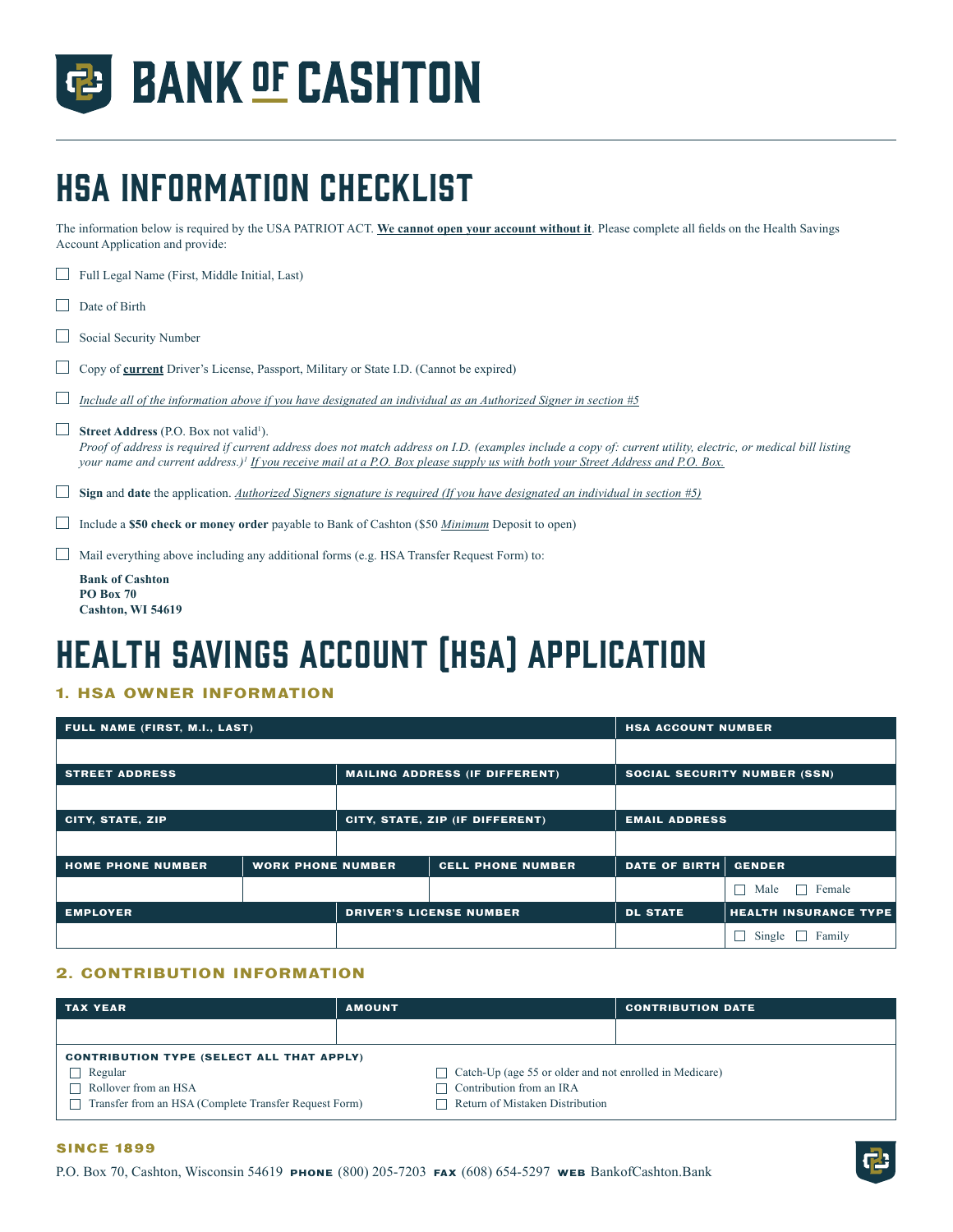## **3. DESIGNATION OF BENEFICIARY**

At the time of my death, the primary beneficiaries named below will receive my HSA assets. If all of my primary beneficiaries die before me, the contingent beneficiaries named below will receive my HSA assets. In the event a beneficiary dies before me, such beneficiary's share will be reallocated on a pro-rata basis to the other beneficiaries that share the deceased beneficiary's classification as a primary or contingent beneficiary. If all of the beneficiaries die before me, my HSA assets will be paid to my estate. If no percentages are assigned to beneficiaries, the beneficiaries will share equally. If the percentage total for each beneficiary classification does not equal 100 percent, any remaining percentage will be divided equally among the beneficiaries within such class. This designation revokes and supersedes all earlier beneficiary designations which may apply to this HSA.

#### **A. PRIMARY BENEFICIARY**

| <b>PERCENTAGE</b> | NAME OF BENEFICIARY | <b>SSN OR TIN</b> | <b>DATE OF BIRTH</b> | <b>RELATIONSHIP TO HSA</b><br><b>OWNER</b> |
|-------------------|---------------------|-------------------|----------------------|--------------------------------------------|
| $\frac{0}{0}$     |                     |                   |                      |                                            |
| $\frac{0}{0}$     |                     |                   |                      |                                            |
| $\frac{0}{0}$     |                     |                   |                      |                                            |
| <b>TOTAL 100%</b> |                     |                   |                      |                                            |

#### **B. CONTINGENT BENEFICIARY**

| <b>PERCENTAGE</b> | <b>NAME OF BENEFICIARY</b> | <b>SSN OR TIN</b> | <b>DATE OF BIRTH</b> | <b>RELATIONSHIP TO HSA</b><br><b>OWNER</b> |
|-------------------|----------------------------|-------------------|----------------------|--------------------------------------------|
| $\frac{0}{0}$     |                            |                   |                      |                                            |
| $\frac{0}{0}$     |                            |                   |                      |                                            |
| $\frac{0}{0}$     |                            |                   |                      |                                            |
| <b>TOTAL 100%</b> |                            |                   |                      |                                            |

### **4. SPOUSAL CONSENT (HSA Owner Initials)**

**\_\_\_\_\_\_\_\_ I Am Married.** I understand that if I designate a primary beneficiary other than my spouse, my spouse must consent by signing below.

**\_\_\_\_\_\_\_\_ I Am Not Married.** I understand that if I marry in the future, I must complete a new Designation of Beneficiary form, which includes (HSA Owner Initials) the spousal consent documentation.

I am the spouse of the HSA owner. Because of the significant consequences associated with giving up my interest in the HSA, the custodian has not provided me with legal or tax advice, but has advised me to seek tax or legal advice. I acknowledge that I have received a fair and reasonable disclosure of the HSA owner's assets or property, including any financial obligations for a community property state. In the event I have a legal interest in the HSA assets, I hereby give to the HSA owner such interest in the assets held in this HSA and consent to the beneficiary designation set forth in Section 3 of this form.

**\_\_\_\_\_\_\_\_\_\_\_\_\_\_\_\_\_\_\_\_\_\_\_\_\_\_\_\_\_\_\_\_\_\_\_\_\_\_\_\_\_\_\_\_\_\_\_\_\_\_\_\_\_\_\_\_\_\_\_\_\_\_\_\_ \_\_\_\_\_\_\_\_\_\_\_\_\_\_\_\_\_\_\_\_\_\_\_\_\_\_\_\_\_\_\_\_\_\_\_\_\_\_\_\_\_\_\_\_\_\_\_\_\_\_\_\_\_\_\_\_\_\_\_\_\_\_\_\_**

Signature of Spouse Date Date Signature of Witness (if required) Date Date

## **5. AUTHORIZED SIGNER (OPTIONAL)**

Since regulations require that only one individual own the HSA Account, the account holder may want their spouse and or another third party to have the ability to access this HSA. I (account holder) hereby designate the following individual as an additional authorized signer on my Health Savings Account.

| FULL NAME (FIRST, M.I., LAST) | <b>SOCIAL SECURITY NUMBER (SSN)</b> |  |                                       |                                |               |              |
|-------------------------------|-------------------------------------|--|---------------------------------------|--------------------------------|---------------|--------------|
|                               |                                     |  |                                       |                                |               |              |
| <b>STREET ADDRESS</b>         |                                     |  | <b>MAILING ADDRESS (IF DIFFERENT)</b> | <b>EMAIL ADDRESS</b>           |               |              |
|                               |                                     |  |                                       |                                |               |              |
| <b>CITY, STATE, ZIP</b>       |                                     |  | CITY, STATE, ZIP (IF DIFFERENT)       | <b>DRIVER'S LICENSE NUMBER</b> |               | <b>STATE</b> |
|                               |                                     |  |                                       |                                |               |              |
| <b>HOME PHONE NUMBER</b>      | <b>WORK PHONE NUMBER</b>            |  | <b>CELL PHONE NUMBER</b>              | <b>DATE OF BIRTH</b>           | <b>GENDER</b> |              |
|                               |                                     |  |                                       |                                | Male          | Female       |

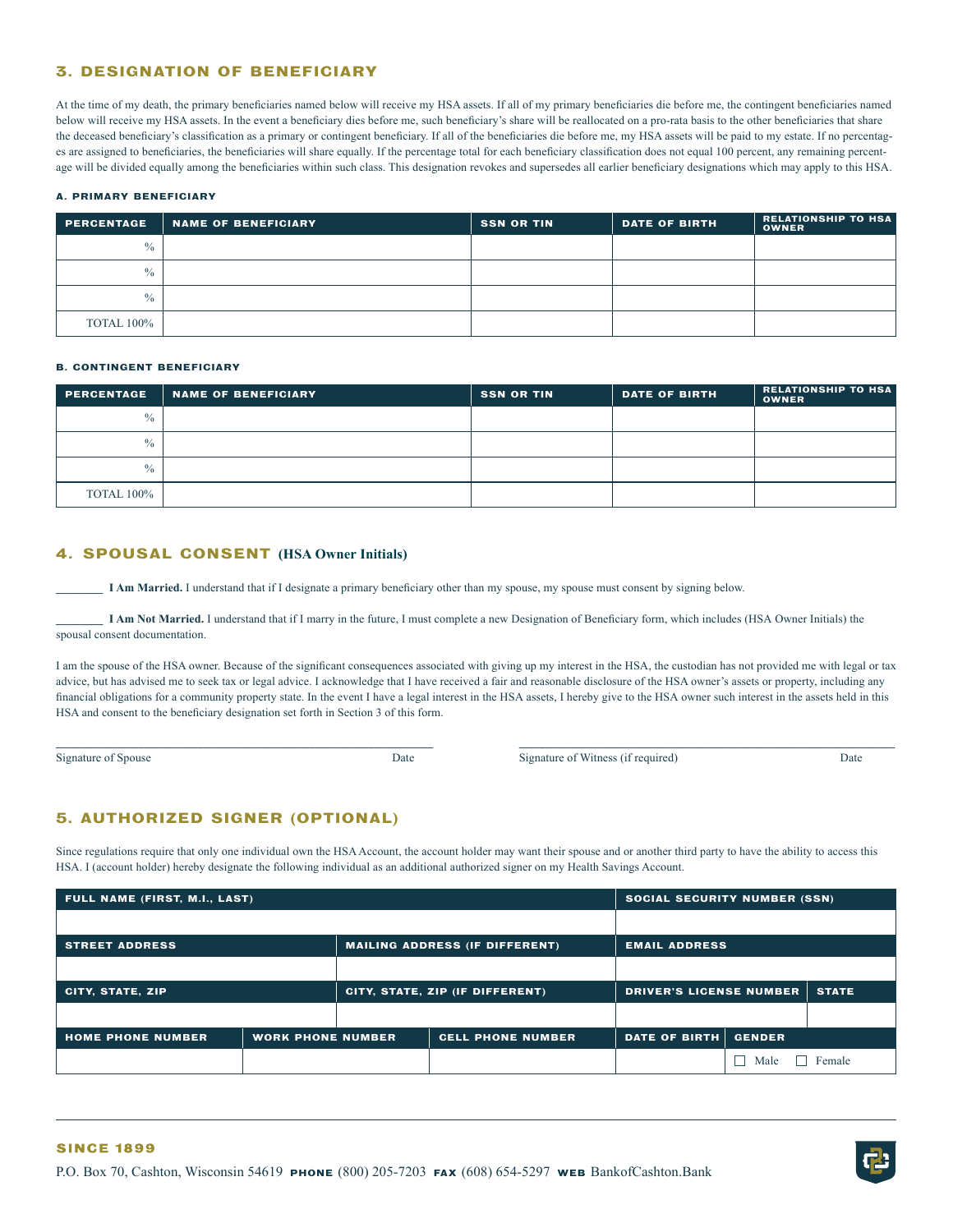## **6. SIGNATURES**

If this HSA is being established with a regular contribution, I certify that I am covered by a qualified high deductible health plan (HDHP), and that I am not covered by a health plan other than an HDHP that provides any of the same benefits as an HDHP. I certify that the information provided by me on this Application is accurate, and that I have received either in print or electronically, read and agree to be bound by the terms and conditions found in the Application, Account Agreement, Health Savings Custodial Account Agreement, IRS Form 5305-C, HSA Account Disclosures (available anytime at **www.bankofcashton.bank** or by calling **800.205.7203**) and any amendments thereto. I assume sole responsibility for all consequences relating to my actions concerning this HSA. I have not received any tax or legal advice from the Bank of Cashton, and I will seek the advice of my own tax or legal professional to ensure my compliance with related laws. I release and agree to hold the Bank of Cashton harmless against any and all claims or losses arising from my actions. I acknowledge that the information provided is subject to Bank of Cashton's Bank's Privacy Policy but limited information may be shared with HSA vendors and consultants, your insurance agent and your employer. All signers authorize the Bank of Cashton to make inquiries from any consumer reporting agency, including a check protection service, in connection with this account. To help the government fight the funding of terrorism and money laundering activities, Federal law requires all finan-cial institutions to obtain, verify and record information that identifies each person who opens an account. What this means to you: When you open an account we will need you and your authorized signer to provide name, address, date of birth and other information that will allow us to identify you and your authorized signer.

#### **TAXPAYER IDENTIFICATION NUMBER (T.I.N.) CERTIFICATION**

Under penalties of perjury, I certify (1) that the number shown is my correct taxpayer ID number or social security number, (2) that I am a U.S. person (including U.S. resident alien), (3) and that I am not subject to backup withholding because (a) I am exempt from backup withholding or (b) because I have not been notified by the IRS that

I am subject to backup withholding as a result of failure to report all interest or dividends or (c) because the IRS has notified me that I am no longer subject to backup withholding. The Internal Revenue Service does not require your consent to any provision of this document other than the certifications required to avoid backup withholding. You must cross out item 3 above if you have been notified by the IRS that you are currently subject to backup withholding because you have failed to report all interest and dividends on your tax return. By signing below, I am also agreeing to the terms of the Health Savings Custodial Account Agreement attached hereto, which was adapted from IRS Form 5305-C.

## **7. HSA ACCOUNT OPTIONS** (please check only one box)

I would like a FREE Visa® debit card issued in my name for my HSA account (See Debit Card Application).

I would like two FREE Visa® debit cards, one issued in my name and a second issued for the Authorized Signer listed above (See Debit Card Application).  $\Box$ 

П I would like to order (25) FREE duplicate checks.

 $\Box$ I would like both the Visa® debit card(s) and (75) duplicate checks. Cost for this option is \$8.25.

## **8. STATEMENT OPTIONS** (please check only one box)

I would like to receive my statements electronically and agree to the "e-statement consent and online agreement" below.

 $\Box$  I would like to receive my statements via the US postal service in paper format.

| Signature of HSA Owner                             | Date | Signature of Authorized Signer<br>(Person Designated in Section #5) | Date |
|----------------------------------------------------|------|---------------------------------------------------------------------|------|
| Signature of Custodian                             | Date |                                                                     |      |
| <b>HOW DID YOU HEAR ABOUT THE BANK OF CASHTON?</b> |      |                                                                     |      |

**\_\_\_\_\_\_\_\_\_\_\_\_\_\_\_\_\_\_\_\_\_\_\_\_\_\_\_\_\_\_\_\_\_\_\_\_\_\_\_\_\_\_\_\_\_\_\_\_\_\_\_\_\_\_\_\_\_\_\_\_\_\_\_\_\_\_\_\_\_\_\_\_\_\_\_\_\_\_\_\_\_\_\_\_\_\_\_\_\_\_\_\_\_\_\_\_\_\_\_\_\_\_\_\_\_\_\_\_\_\_\_\_\_\_\_\_\_\_\_\_\_\_\_\_\_\_\_\_\_\_\_\_\_\_\_\_\_\_\_\_\_\_\_**

#### **E-STATEMENT CONSENT AND ONLINE AGREEMENT**

The terms "you" and "your" refer to the depositor (whether single or multiple party) and the terms "we," "us" and "our" refer to Bank of Cashton. Upon receipt of your consent to the terms of this eStatement Consent ("Agreement") you agree that all disclosures, statements, records, notices and other information including any changes, additions, or deletions to the terms of your Deposit Account Agreement or to other products or services covered by this Agreement (including, but not limited to, any required legal notices) may, at Bank of Cashton option, be provided or otherwise made available in electronic format. By accepting electronic delivery of disclosures, statements, records, notices, and other information, products or services, you also agree that Bank of Cashton will no longer provide you with paper versions of the documents covered by this Agreement either now or in the future. You must be enrolled in Online Banking to receive the services covered under this Agreement. You must notify us within sixty (60) days after we email the statement notification to you of any discrepancies. If you fail to notify us, you will have no claim against us. However, if the discrepancy is the result of an electronic fund transfer, the provisions of our Disclosures will control its resolution. If you do receive a statement notification from us because you have failed to supply us with a correct email address or if your electronic mail is returned as undeliverable an attempt will be made to contact you. If contact cannot b made, a paper copy of your statement will be sent by U.S. mail to the last known postal address. Bank of Cashton will send an electronic alert to the email address provided by you. This email will notify you that electroni disclosures, statements, records, notices, and other information is available to view via your online banking. Sign on to Bank of Cashton Online Banking website at **www.bankofcashton.bank** and click on the account from the "Account List" and then click on "Online Statements". From here you can choose the month in which you want to view the statement and any disclosures accompanying the statement. Statements will be available for ten (10) years. To update your email address you must log onto Bank of Cashton Online Banking and click on "Change Email" under "User Settings". You are responsible for retaining copies of any statements and disclosures. After enrollment, we will continue to make your periodic statements available for you to view. We have the right to withdraw your consent for electronic documents covered by this Agreement. You have the right to withdraw your consent to receive electronic periodic statements at any time. To withdraw your consent to receive electronic statements, you must notify us in writing to Bank of Cashton, PO Box 70, Cashton, WI 54619. The withdrawal of your consent should be received at least ten (10) days before the end of your normal statement cycle. All electronic statements shall be in full compliance with applicable laws and regulations. The provisions in this Agreement are part of (and in supplement to Bank of Cashton's Deposit Account Agreement) and are subject to all the provisions in the Terms and Conditions for our Deposit Accounts. Each Bank of Cashton account that you designate to be included within the eStatement service is also governed by the terms and conditions otherwise applicable to that kind of account as separately disclosed to you, either in the Disclosures given to you at the opening of the account or in applications and enrollment forms, the fee schedules, credit or deposit agreements, our Privacy Policy or other written disclosures. I have read and agree to the terms the eStatement Consent and Online Agreement above and I would like to receive eStatement delivery. I understand that I will no longer receive a periodic statement sent by U.S. Mail.



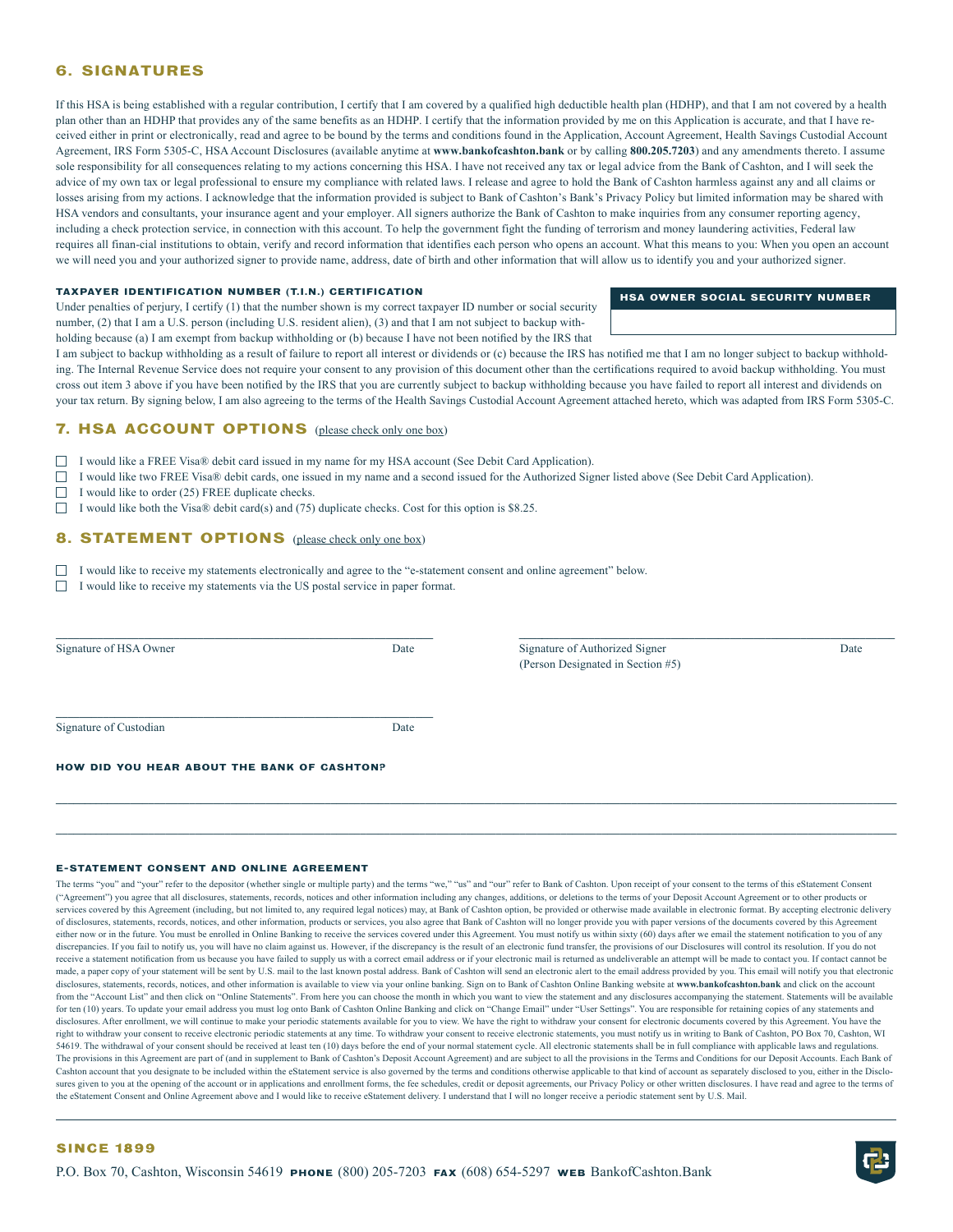## **HEALTH SAVINGS CUSTODIAL ACCOUNT AGREEMENT** *(under section 223(a) of the Internal Revenue Code)*

The Account Owner named on the HSA Application (the "Application") is establishing this health savings account ("HSA") exclusively for the purpose of paying or reimbursing qualified medical expenses of the Account Owner, his or her spouse, and dependents. The Account Owner represents that, unless this HSA is used solely to make rollover contributions, he or she is eligible to contribute to this HSA; specifically, that he or she: (1) is covered under a high deductible health plan ("HDHP"); (2) is not also covered by any other health plan that is not an HDHP (with certain exceptions for plans providing preventive care and limited types of permitted insurance and permitted coverage); (3) is not enrolled in Medicare; and (4) cannot be claimed as a dependent on another person's tax return. The Account Owner has assigned to this Custodial Account the amount indicated in the Application. The Account Owner and the Custodian make the following Agreement:

#### **ARTICLE I. CONTRIBUTIONS**

- 1. The Custodian will accept additional cash contributions for the tax year made by the Account Owner or on behalf of the Account Owner (by an employer, family member, or any other person). No contributions will be accepted by the Custodian for any Account Owner that exceeds the maximum amount for family coverage plus the catch-up contribution.
- 2. Contributions for any tax year may be made at any time before the deadline for filing the Account Owner's federal income tax return for that year (without extensions).
- 3. Rollover contributions from an HSA or an Archer Medical Savings Account ("Archer MSA") (unless prohibited under this Agreement) need not be in cash and are not subject to the maximum annual contribution limit set forth in Article II.
- 4. Qualified HSA distributions from a health flexible spending arrangement or health reimbursement arrangement must be completed in a trustee-to-trustee transfer and are not subject to the maximum annual contribution limit set forth in Article II.
- 5. Qualified HSA funding distributions from an individual retirement account must be completed in a trustee-to-trustee transfer and are subject to the maximum annual contribution limit set forth in Article II.

### **ARTICLE II. CONTRIBUTION LIMITS**

- 1. Contributions to the Account Owner's HSA are subject to a maximum annual limit, based on whether the Account Owner has elected single or family coverage under the HDHP. For calendar year 2022, the maximum annual contribution limit for an Account Owner with single coverage is \$3,650 and will be \$3,850 in 2023. For calendar year 2022, the maximum annual contribution limit for an Account Owner with family coverage is \$7,300 and will be \$7,750 in calendar year 2023. Each of these limits are subject to annual cost-of-living adjustments.
- 2. Eligibility and contribution limits are determined on a month-to-month basis. Contributions to Archer MSAs or other HSAs count toward the maximum annual contribution limit to this HSA.
- 3. An additional \$1,000 catch-up contribution may be made for an Account Owner who is at least age 55 or older and not enrolled in Medicare.
- 4. Contributions in excess of the maximum annual contribution limit are subject to an excise tax. However, the catch-up contributions are not subject to an excise tax.

#### **ARTICLE III. ACCOUNT OWNER RESPONSIBILITIES**

It is the responsibility of the Account Owner to determine whether contributions to this HSA have exceeded the maximum annual contribution limit described in Article II. If contributions to this HSA exceed the maximum annual contribution limit, the Account Owner shall notify the Custodian that there exist excess contributions to the HSA. It is the responsibility of the Account Owner to request the withdrawal of the excess contribution and any net income attributable to such excess contribution and the Account Owner indemnifies and holds the Custodian harmless from any such excess contribution.

### **ARTICLE IV. NONFORFEITABILITY**

The Account Owner's interest in the balance in this Custodial Account is nonforfeitable.

## **ARTICLE V. INVESTMENT LIMITATIONS**

- 1. No part of the custodial funds in this HSA may be invested in life insurance contracts or in collectibles as defined in section 408(m).
- 2. The assets of this HSA may not be commingled with other property except in a common trust fund or common investment fund.
- 3. Neither the Account Owner nor the Custodian will engage in any prohibited transaction with respect to this HSA (such as borrowing or pledging the HSA or engaging in any other prohibited transaction as defined in section 4975).

#### **ARTICLE VI. DISTRIBUTIONS**

- 1. Distributions of funds from this HSA may be made upon the direction of the Account Owner. Account Owner is solely responsible to determine what is a Qualified Medical Expense. Custodian does not verify the distributions for eligibility. In the event Account Owner makes a mistake in a distribution, Account Owner will promptly return such mistaken distribution into the HSA.
- 2. Distributions from this HSA that are used exclusively to pay or reimburse Qualified Medical Expenses of the Account Owner, his or her spouse, or dependents are tax-free. However, distributions that are not used for Qualified Medical Expenses are included in the Account Owner's gross income and are subject to an additional 20 percent tax on that amount. The additional 20 percent tax does not apply if the distribution is made after the Account Owner's death, disability, or reaching age 65.
- 3. The Custodian is not required to determine whether the distribution is for the payment or reimbursement of Qualified Medical Expenses. Only the Account Owner is responsible for substantiating that the distribution is for Qualified Medical Expenses and must maintain records sufficient to show, if required, that the distribution is tax-free.

#### **ARTICLE VII. PAYMENT UPON DEATH**

If the Account Owner dies before the entire interest in the HSA is distributed, the entire HSA will be disposed of as follows:

- 1. If the beneficiary is the Account Owner's spouse, the HSA will become the spouse's HSA as of the date of death.
- 2. If the beneficiary is not the Account Owner's spouse, the HSA will cease to be an HSA as of the date of death. If the beneficiary is the Account Owner's estate, the fair market value of the HSA as of the date of death is taxable on the Account Owner's final return. For other beneficiaries, the fair market value of the HSA is taxable to that person in the tax year that includes such date.

#### **ARTICLE VIII. REPORTING REQUIREMENTS**

- 1. The Account Owner agrees to provide the Custodian with information necessary for the Custodian to prepare any report or return required by the IRS.
- 2. The Custodian agrees to prepare and submit any report or return as prescribed by the IRS.

#### **ARTICLE IX. CONTROLLING PROVISIONS**

Notwithstanding any other article that may be added or incorporated in this Agreement, the provisions of Articles I through VIII and this sentence are controlling. Any article in this Agreement that is inconsistent with section 223 or IRS published guidance will be void.

#### **ARTICLE X. AMENDMENTS**

The Custodian may amend this Agreement in any respect at any time (including retroactively), so that it may conform with applicable provisions of the Code, or with any other applicable law as in effect from time to time, or to make such other changes to this Agreement as the Custodian deems advisable. Any such amendment shall be effected by delivery to the Custodian and to the Account Owner at his or her last known address, including an electronic address (as shown in the records of the Custodian) a copy of such amendment or a restatement of this Agreement. The Account Owner shall be deemed to consent to any such amendment(s) if he or she fails to object thereto by sending notice to the Custodian, in a form and manner acceptable to the Custodian, within thirty (30) calendar days from the date a copy of such amendment is delivered to the Account Owner.

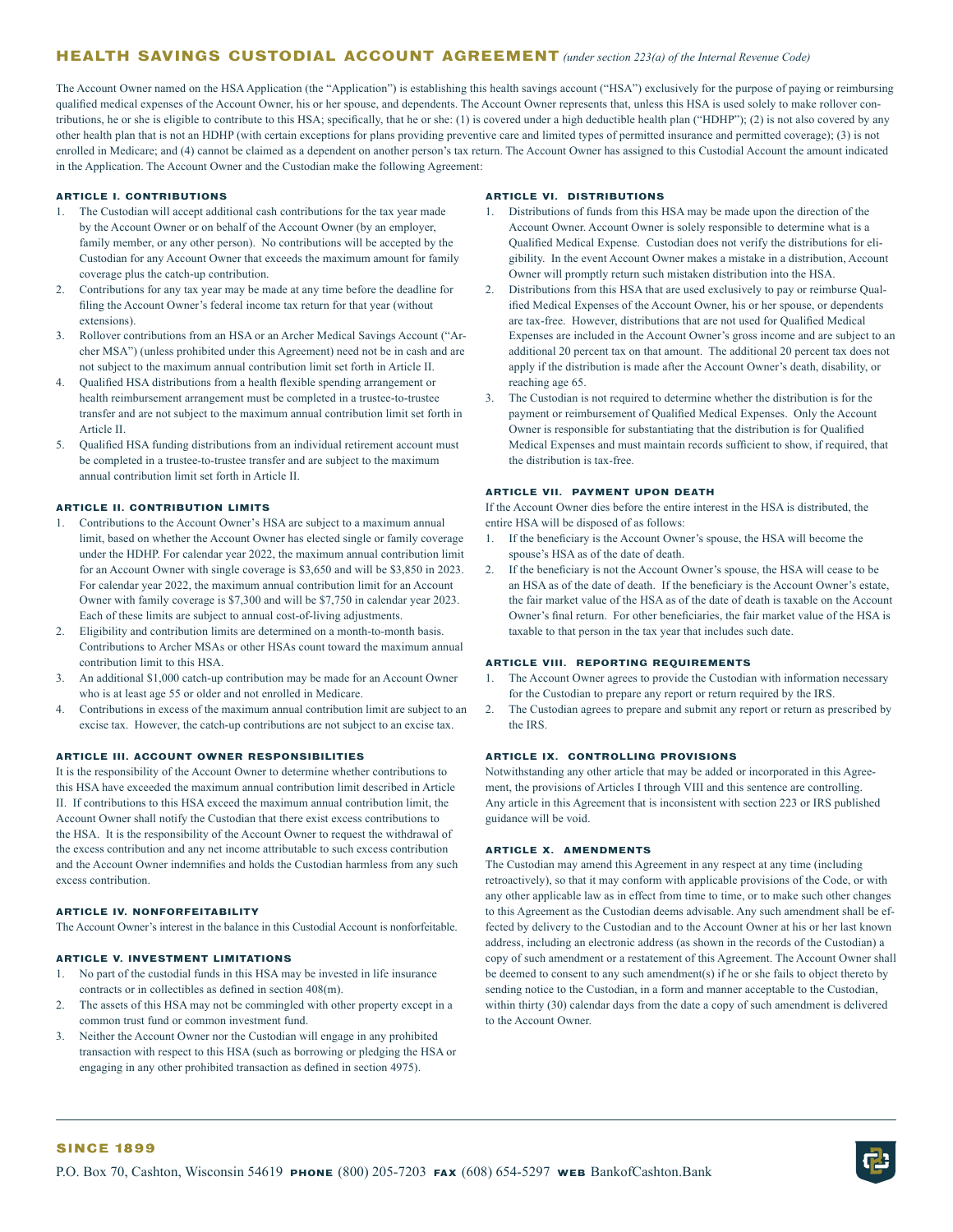#### **ARTICLE XI. DISCLOSURE STATEMENT**

This Agreement incorporates by reference Custodian's standard HSA Account Disclosure Statement (the "Disclosure"). A copy of the Disclosure will be made available at Account Owner's request.

#### **ARTICLE XII. FEES AND EXPENSES**

Account Owner agrees to pay the fees associated with the HSA. Custodian has the right to modify the fees and will provide notification of modifications in a reasonable manner. Custodian also may charge additional fees upon thirty (30) days prior written notice. Account Owner agrees that Custodian may collect these fees through automatic debiting of the HSA or through another method at the discretion of Custodian. Account Owner agrees that Custodian may deduct any reasonable expenses it incurs in the administration of Account Owner's HSA from Account Owner's HSA. Additionally, Custodian has the right to liquidate Account Owner's HSA assets to pay such fees and expenses. These expenses may include professionals hired by Custodian in connection with Account Owner's HSA.

### **ARTICLE XIII. ACCOUNT OWNER'S REPRESENTATIONS**

Account Owner represents that any information given to Custodian by Account Owner is accurate and complete, including any information contained on the Application. Account Owner understands and represents that Account Owner is responsible for any penalties, taxes, judgments, or expenses Account Owner incurs in connection with this HSA. Account Owner understands that Custodian has no duty to determine Account Owner's eligibility for the HSA or Account Owner's tax consequences for actions taken with respect to the HSA, including, without limitation, deductibility of contributions and the taxability of distributions. Account Owner agrees that Account Owner is solely responsible for determining eligibility for contributions and the tax consequences of contributions and distributions.

#### **ARTICLE XIV. INDEMNIFICATION**

Account Owner agrees to indemnify, defend, and hold harmless Custodian from and against any liability arising from (i) actions taken by Custodian in good faith pursuant to this Agreement; (ii) Account Owner's breach of this Agreement; (iii) Account Owner's eligibility; or (iv) distributions directed by Account Owner.

#### **ARTICLE XV. TERMINATION**

The Account Owner may terminate the HSA at any time upon notice to the Custodian in a manner and form acceptable to the Custodian. Upon such termination, the Custodian shall transfer the assets of the HSA, reduced by the amount of any unpaid fees or expenses, to the custodian or trustee of another health savings account (within the meaning of Section 223 of the Code) designated by the Account Owner. The Custodian shall not be liable for losses arising from the acts, omissions, delays, or other inaction of any such transferee custodian or trustee.

#### **ARTICLE XVI. MISCELLANEOUS**

- 1. Governing Law. This Agreement shall be construed and interpreted in accordance with the laws of the State of Wisconsin except when in conflict with federal law. Any dispute arising from this Agreement shall be venued in the federal or state courts for Monroe County, Wisconsin.
- 2. Severability. Should a provision of this Agreement be or become invalid, illegal, or unenforceable, the validity, legality, and enforceability of the remaining provisions shall not in any way be affected or impaired thereby and such provision shall be ineffective only to the extent of such invalidity, illegality, or unenforceability.
- 3. Definitions:
	- a. IRS refers to you as the Depositor, and us as the Custodian. References to "you" and "your" mean the Depositor, and references to "we" mean the Custodian.
	- b. Account Owner. Account Owner means the individual named as the HSA owner on the Application for whose benefit the HSA is established.
	- c. Agreement. Agreement means the Health Savings Custodial Account (adapted from IRS Form 5305-C), Application, Disclosure Statement, and accompanying documentation.
	- d. Application. Application means the legal document that establishes this HSA after acceptance by the Custodian by signing the Application. The information and statements contained in the Application are incorporated into this Agreement.
- e. Beneficiary. Beneficiary means the person(s) or entity(ies) the Account Owner designates in writing in a form and manner acceptable to the Custodian that will be entitled to receive the proceeds in the Custodial Account upon the death of the Account Owner.
- f. Code. Code means the Internal Revenue Code.
- g. Custodial Account. Custodial Account means the type of legal arrangement whereby the Custodian is a qualified financial institution that agrees to maintain the Custodial Account for the exclusive benefit of the Account Owner. For the avoidance of doubt, the HSA created herein is a Custodial Account.
- h. Custodian. The Custodian is Bank of Cashton, a Wisconsin state bank.
- High Deductible Health Plan (HDHP). A HDHP means a health plan that satisfies the requirements of Section  $233(c)(2)$  of the Code with respect to deductibles and out-of-pocket expenses. For calendar year 2022, the minimum annual deductible for self-only coverage is \$1,400, and the annual out-of-pocket maximum is \$7,050. In 2023, the minimum annual deductible for self-only coverage is \$1,500, and the annual out-of-pocket maximum is \$7,500. For calendar year 2022, the minimum annual deductible for family coverage is \$2,800, and the annual out-of-pocket maximum is \$14,100. In 2023, the minimum annual deductible for family coverage is \$3,000, and the annual out-of-pocket maximum is \$15,000.
- j. Identifying Number. The Account Owner's social security number will serve as the identification number of this HSA. For married persons, each spouse who is eligible to open an HSA and wants to contribute to an HSA must establish his or her own account. An employer identification number (EIN) is required for an HSA for which a return is filed to report unrelated business taxable income. An EIN is also required for a common fund created for **HSAs**.
- k. Qualified Medical Expenses. Qualified Medical Expenses are amounts paid for medical care as defined in section 213(d) for the Account Owner, his or her spouse, or dependents (as defined in section 152) but only to the extent that such amounts are not compensated for by insurance or otherwise. With certain exceptions, health insurance premiums are not Qualified Medical Expenses.
- l. Regulations. Regulations mean the U.S. Treasury Regulations.
- m. Self-Only Coverage and Family Coverage Under an HDHP. Family coverage means coverage that is not self-only coverage.
- 4. This HSA must be created in the United States for the exclusive benefit of the Account Owner.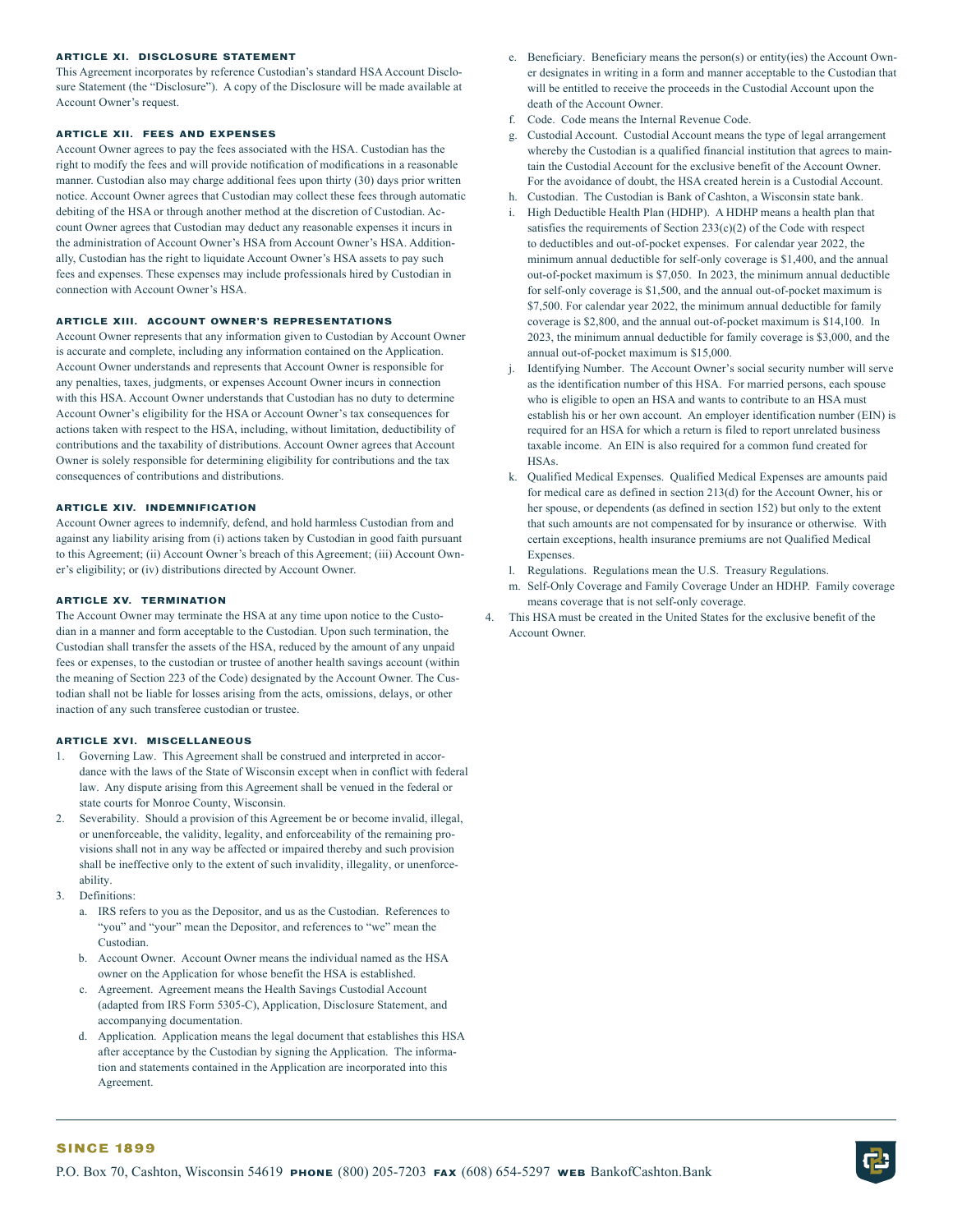## Health Savings Account Debit Card application

## **HSA OWNER INFORMATION**

| FULL NAME (FIRST, M.I., LAST)                        |  |                                 |                                       | <b>HSA ACCOUNT NUMBER</b>           |
|------------------------------------------------------|--|---------------------------------|---------------------------------------|-------------------------------------|
|                                                      |  |                                 |                                       |                                     |
| <b>STREET ADDRESS</b>                                |  |                                 | <b>MAILING ADDRESS (IF DIFFERENT)</b> | <b>SOCIAL SECURITY NUMBER (SSN)</b> |
|                                                      |  |                                 |                                       |                                     |
| <b>CITY, STATE, ZIP</b>                              |  | CITY, STATE, ZIP (IF DIFFERENT) |                                       | <b>EMAIL ADDRESS</b>                |
|                                                      |  |                                 |                                       |                                     |
| <b>HOME PHONE NUMBER</b><br><b>WORK PHONE NUMBER</b> |  | <b>CELL PHONE NUMBER</b>        | <b>DATE OF BIRTH</b>                  |                                     |
|                                                      |  |                                 |                                       |                                     |

## **AUTHORIZED SIGNER (OPTIONAL)**

| FULL NAME (FIRST, M.I., LAST)                          |  |                                       |                          |
|--------------------------------------------------------|--|---------------------------------------|--------------------------|
|                                                        |  |                                       |                          |
| <b>STREET ADDRESS</b>                                  |  | <b>MAILING ADDRESS (IF DIFFERENT)</b> |                          |
|                                                        |  |                                       |                          |
| <b>CITY, STATE, ZIP</b>                                |  | CITY, STATE, ZIP (IF DIFFERENT)       |                          |
|                                                        |  |                                       |                          |
| SOCIAL SECURITY NUMBER DATE OF BIRTH HOME PHONE NUMBER |  | <b>WORK PHONE NUMBER</b>              | <b>CELL PHONE NUMBER</b> |
|                                                        |  |                                       |                          |

You will receive a PIN Mailer around the time your debit card arrives in the mail. The PIN Mailer will contain your randomly selected PIN (Personal Identification Number) for your card. If you would like to select a PIN number for your Bank of Cashton HSA VISA check card, you can do so by stopping into the Bank of Cashton or calling us at (608) 654- 5121 to obtain your "Easy PIN Reference Number".

By using this card, I agree to the terms and conditions of the Bank of Cashton's cardholder agreement provided to me. I understand that the Internal Revenue Service (IRS) limits use of this account to qualified medical expenses and that any non-qualified expenditures must be reported to the IRS.

I have thoroughly read and understand the *Bank of Cashton Debit Card rules and related disclosures* and will comply with them. By signing below, I accept responsibility for the Card as set forth in the rules/disclosure.

**\_\_\_\_\_\_\_\_\_\_\_\_\_\_\_\_\_\_\_\_\_\_\_\_\_\_\_\_\_\_\_\_\_\_\_\_\_\_\_\_\_\_\_\_\_\_\_\_\_\_\_\_\_\_\_\_\_\_\_\_\_\_\_\_ \_\_\_\_\_\_\_\_\_\_\_\_\_\_\_\_\_\_\_\_\_\_\_\_\_\_\_\_\_\_\_\_\_\_\_\_\_\_\_\_\_\_\_\_\_\_\_\_\_\_\_\_\_\_\_\_\_\_\_\_\_\_\_\_**

Signature of HSA Owner Date Date Signature of Authorized Signature of HSA Owner Date (Person Designated in Section #5)

## **FOR INTERNAL USE ONLY**

| CARD#                                                                                                                 | CARD $#$                                                                                                             |
|-----------------------------------------------------------------------------------------------------------------------|----------------------------------------------------------------------------------------------------------------------|
| <u> 1989 - Johann Stoff, Amerikaansk politiker (* 1908)</u>                                                           |                                                                                                                      |
| Core System                                                                                                           | Core System                                                                                                          |
|                                                                                                                       | <u> Alexandria de la contrada de la contrada de la contrada de la contrada de la contrada de la contrada de la c</u> |
| Card System                                                                                                           | Card System                                                                                                          |
| <u> 1989 - Johann Harry Harry Harry Harry Harry Harry Harry Harry Harry Harry Harry Harry Harry Harry Harry Harry</u> |                                                                                                                      |
|                                                                                                                       |                                                                                                                      |

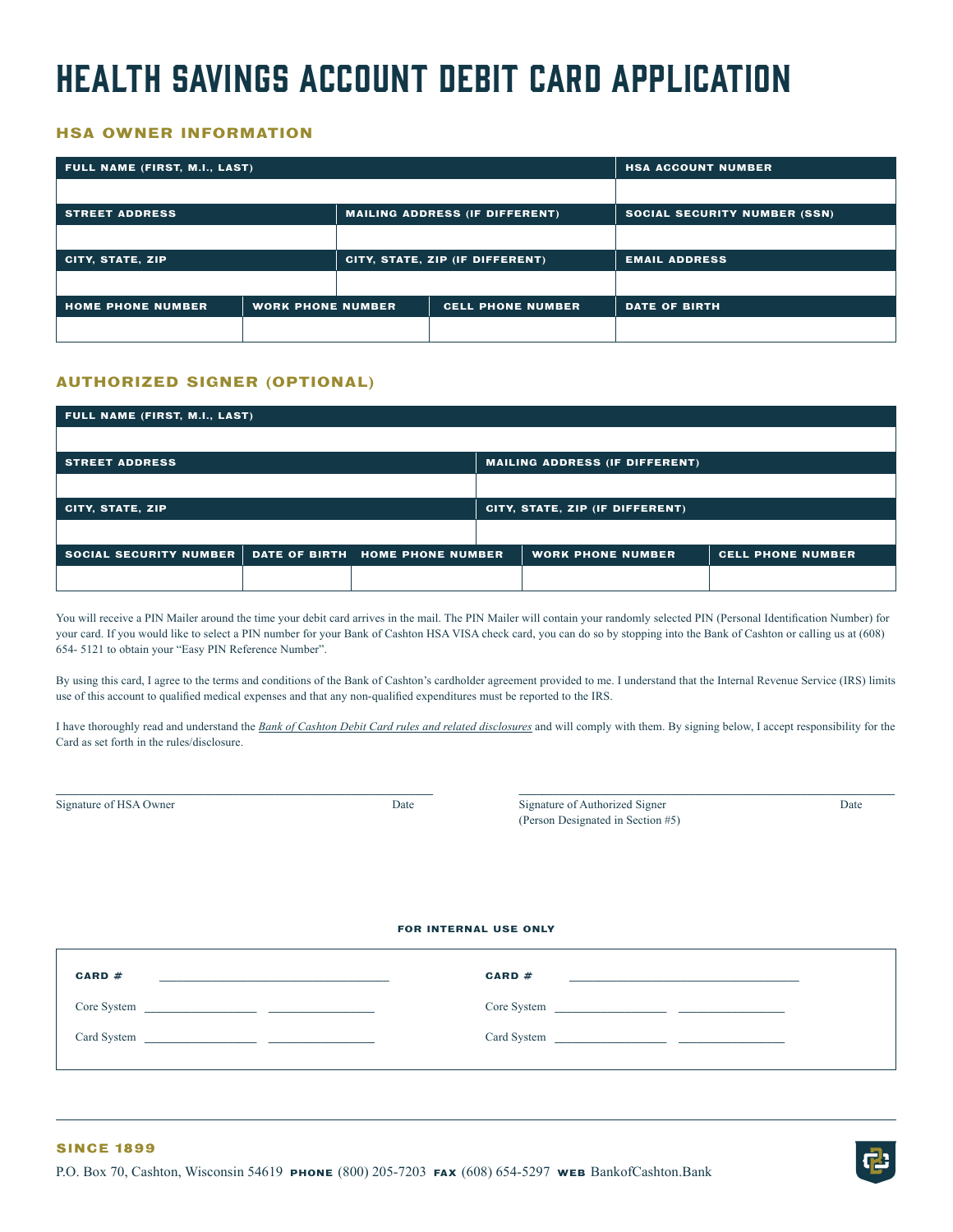## Authorization Agreement for ACH Transfer

**PLEASE NOTE: This form is NOT for initial contributions. Initial contributions must be made by check.** Also, contributions made via ACH Contribution cannot be made for prior year. Prior year contributions (January 1 through April 15) must be made by check. **Do not complete this agreement for ACH Transfer if your HSA contributions will be coming from your employer or through your payroll.**

**APPLICANT: \_\_\_\_\_\_\_\_\_\_\_\_\_\_\_\_\_\_\_\_\_\_\_\_\_\_\_\_\_\_\_\_\_\_\_\_\_\_\_\_\_\_\_\_\_\_\_\_\_\_\_\_\_\_\_\_\_ HSA ACCOUNT #:\_\_\_\_\_\_\_\_\_\_\_\_\_\_\_\_\_\_\_\_\_\_\_\_\_\_\_\_\_\_\_\_\_\_\_\_\_\_\_\_\_\_\_\_\_\_\_\_\_\_\_**

I hereby authorize the Bank of Cashton to initiate debit entries to my account at the financial institution named below to be deposited into the Health Savings Account (HSA). I acknowledge that the origination of ACH transactions to my account must comply with the provisions of U.S. law. I agree to be bound by the terms and conditions found in the Application, Account Agreement, Health Savings Custodial Account Agreement, IRS Form 5305-C, HSA Account Disclosures and any amendments thereto.

### **I request authorization to initiate credit entries (contributions) to my HSA account.**

#### **TRANSFER FROM ACCOUNT (DEBIT):**

| NAME OF FINANCIAL INSTITUTION                                                              |  |
|--------------------------------------------------------------------------------------------|--|
| <b>ADDRESS</b>                                                                             |  |
| CITY, STATE, ZIP CODE                                                                      |  |
| <b>PHONE NUMBER</b>                                                                        |  |
| <b>ACCOUNT TYPE</b>                                                                        |  |
| <b>ACCOUNT NUMBER</b>                                                                      |  |
| <b>NINE-DIGIT ROUTING NUMBER</b>                                                           |  |
| <b>TRANSFER TO (CREDIT):</b><br><b>Bank of Cashton</b><br>P.O. Box 70<br>Cashton, WI 54619 |  |

| I authorize the Bank<br>e account mentioned above and deposit it into my HSA account<br>$\therefore$ ashton to $\therefore$<br>) withdraw<br>nt t | unsert) |
|---------------------------------------------------------------------------------------------------------------------------------------------------|---------|
|---------------------------------------------------------------------------------------------------------------------------------------------------|---------|

frequency of transfer) beginning on **\_\_\_\_\_\_\_\_\_\_\_\_\_\_\_\_\_\_** (insert date of when you would like the ACH transfers to begin).

**\_\_\_\_\_\_\_\_\_\_\_\_\_\_\_\_\_\_\_\_\_\_\_\_\_\_\_\_\_\_\_\_\_\_\_\_\_\_\_\_\_\_\_\_\_\_\_\_\_\_\_\_\_\_\_\_\_\_\_\_\_\_\_\_**

**PLEASE NOTE: This form is NOT for initial contributions. Your initial contribution must be made by check. Please make this check payable to the Bank of Cashton**  and it will be deposited into your HSA for your initial contribution. If the draw date you have selected falls on a weekend or holiday, your transaction will occur on the **prior business day.**

Signature of HSA Owner Date